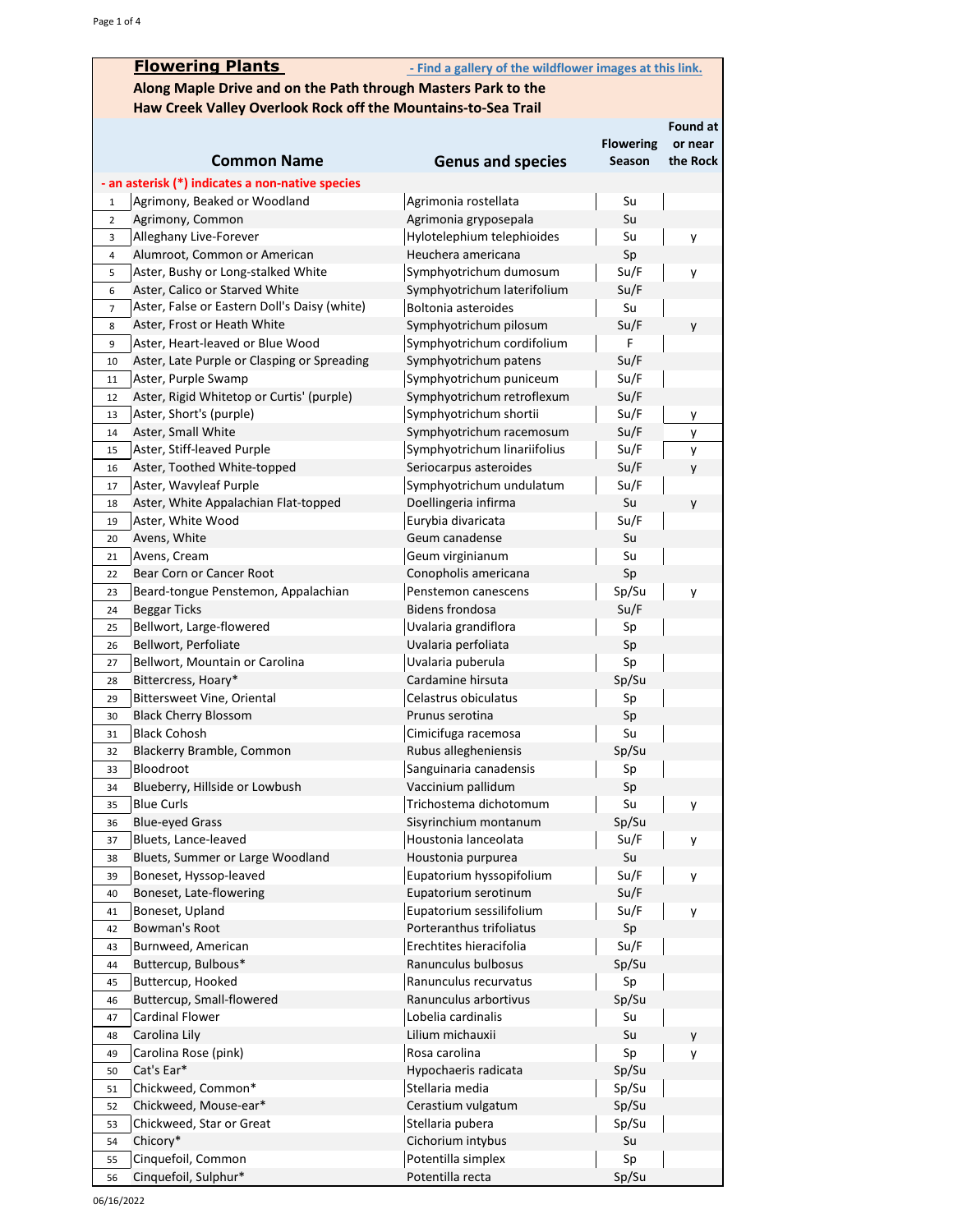|          | <b>Flowering Plants</b>                                           | - Find a gallery of the wildflower images at this link. |                  |          |
|----------|-------------------------------------------------------------------|---------------------------------------------------------|------------------|----------|
|          | Along Maple Drive and on the Path through Masters Park to the     |                                                         |                  |          |
|          | Haw Creek Valley Overlook Rock off the Mountains-to-Sea Trail     |                                                         |                  |          |
|          |                                                                   |                                                         |                  | Found at |
|          |                                                                   |                                                         | <b>Flowering</b> | or near  |
|          | <b>Common Name</b>                                                | <b>Genus and species</b>                                | Season           | the Rock |
|          |                                                                   |                                                         |                  |          |
|          | - an asterisk (*) indicates a non-native species                  |                                                         |                  |          |
| 57       | Cleavers or Bedstraw                                              | Galium aparine                                          | Sp/Su            |          |
| 58       | Clematis, Virgin's Bower                                          | Clematis virginiana<br>Clematis terniflora              | Su<br>Su         |          |
| 59       | Clematis, Yam-Leaf*<br>Clover, White*                             | Trifolium repens                                        | Sp/Su            |          |
| 60<br>61 | Clover, Red*                                                      | Trifolium pretense                                      | Sp/Su            |          |
| 62       | Cowbane                                                           | Oxypolis rigidior                                       | Su               |          |
| 63       | Dandelion, Common*                                                | Taraxacum officinale                                    | Sp/Su            |          |
| 64       | Dayflower, Asiatic*                                               | Commelina communis                                      | Su               |          |
| 65       | Deerberry                                                         | Vaccinium stamineum                                     | Sp               |          |
| 66       | Deptford Pink*                                                    | Dianthus armeria                                        | Sp/Su            | y        |
| 67       | Dewberry, Common                                                  | Rubus flagellaris                                       | Sp               |          |
|          |                                                                   |                                                         |                  |          |
| 68       | Dittany, American (Stone Mint or Wild Oregano) Cunila origanoides |                                                         | Su               | y        |
| 69       | Dogwood, Flowering                                                | Cornus florida                                          | Sp               |          |
| 70       | Downy Arrowwood                                                   | Viburnum refinesqueanum                                 |                  |          |
| 71       | Enchanter's Nightshade                                            | Circaea lutetiana ssp. canadensis                       | Su               |          |
| 72       | Evening Primrose, Common                                          | Oenothera biennis                                       | Su               |          |
| 73       | False Foxglove, Yellow                                            | Aureolaria spp                                          | Su/F             | у        |
| 74       | <b>Fire Pink</b>                                                  | Silene virginica                                        | Sp/Su            | y        |
| 75       | Flame Azalea                                                      | Rhododendron calendulaceum                              | Sp               |          |
| 76       | Fleabane, Annual                                                  | Erigeron annuus                                         | Sp/Su/F          |          |
| 77       | Fleabane, Common or Philadelphia Daisy                            | Erigeron phiadelphicus                                  | Sp/Su            |          |
| 78       | <b>Fringe Tree</b>                                                | Chionanthus virginicus                                  | Sp               | y        |
| 79       | Galax                                                             | Galax urceolata                                         | Sp/Su            |          |
| 80       | Garlic Mustard*                                                   | Alliaria petiolata                                      | Sp/Su            |          |
| 81       | Geranium, Carolina or Carolina Cranesbill                         | Geranium carolinianum                                   | Sp/Su            |          |
| 82       | Geranium, Herb Robert                                             | Geranium robertianum                                    | Sp/Su            |          |
| 83       | Geranium, Wild                                                    | Geranium maculatum                                      | Sp/Su            |          |
| 84       | Gerardia, Slender                                                 | Agalinis tenuifolia                                     | Su/F             | y        |
| 85       | Golden Alexanders, Mountain                                       | Zizia aurea                                             | Sp               |          |
| 86       | Goldenrod, Curtis' or Mountain Decumbent                          | Solidago curtisii                                       | Su/F             |          |
| 87       | Goldenrod, Forest                                                 | Solidago arguta                                         | Su/F             |          |
| 88       | Goldenrod, Golden Fleece or Limestone                             | Solidago sphacelata                                     | Su/F             | y        |
| 89       | Goldenrod, Sweet                                                  | Solidago odora                                          | Su/F             |          |
| 90       | Goldenrod, Tall                                                   | Solidago altissima                                      | Su/F             |          |
| 91       | Goldenrod, White or "Silverrod"                                   | Solidago bicolor                                        | F                |          |
| 92       | Ground Ivy*                                                       | Glechoma hederacea                                      | Sp/Su            |          |
| 93       | Hairy Angelica                                                    | Angelica venenosa                                       | Su               | y        |
| 94       | Halberd Leaf Rose Mallow                                          | Hibiscus laevis                                         | Su               |          |
| 95       | Harebell, Southern                                                | Campanula divaricata                                    | Su/F             | y        |
| 96       | Hawkweed, Panicled                                                | Hieracium paniculatum                                   | Su               |          |
| 97       | Heal All or Self Heal*                                            | Prunella vulgaris                                       | Sp/Su            |          |
| 98       | <b>Hog Peanut Vine</b>                                            | Amphicarpaea bracteata                                  | Su               |          |
| 99       | Honeysuckle, Japanese*                                            | Lonicera japonica                                       | Sp/Su            |          |
| 100      | <b>Horse Nettle</b>                                               | Solanum carolinense                                     | Sp/Su            |          |
| 101      | Horseweed, Southern or Bitterweed                                 | Conyza canadensis                                       | Su/F             | у        |
| 102      | Indain Tobacco                                                    | Lobelia inflata                                         | Su               |          |
| 103      | Indian Cucumber Root                                              | Medeola virginiana                                      | Sp               |          |
| 104      | Indian Pipe                                                       | Monotropa uniflora                                      | Su               |          |
| 105      | Indigobush or False Indigo                                        | Amorpha fruticosa                                       | Sp/Su            |          |
| 106      | Iris, Dwarf Crested                                               | Iris cristata                                           | Sp               |          |
| 107      | Ironweed, New York                                                | Veronia noveboracensis                                  | Su/F             |          |
| 108      | Jack-in-the-Pulpit                                                | Arisaema triphyllum                                     | Sp               |          |
| 109      | Jewelweed or Spotted Touch-Me-Not                                 | Impatiens capensis                                      | Su               |          |
| 110      | Joe-Pye Weed, Hollow-stem                                         | Eutrochium fistulosum                                   | Su               |          |
| 111      | Joe-Pye Weed, Sweet                                               | Eutrochium purpureum                                    | Su               |          |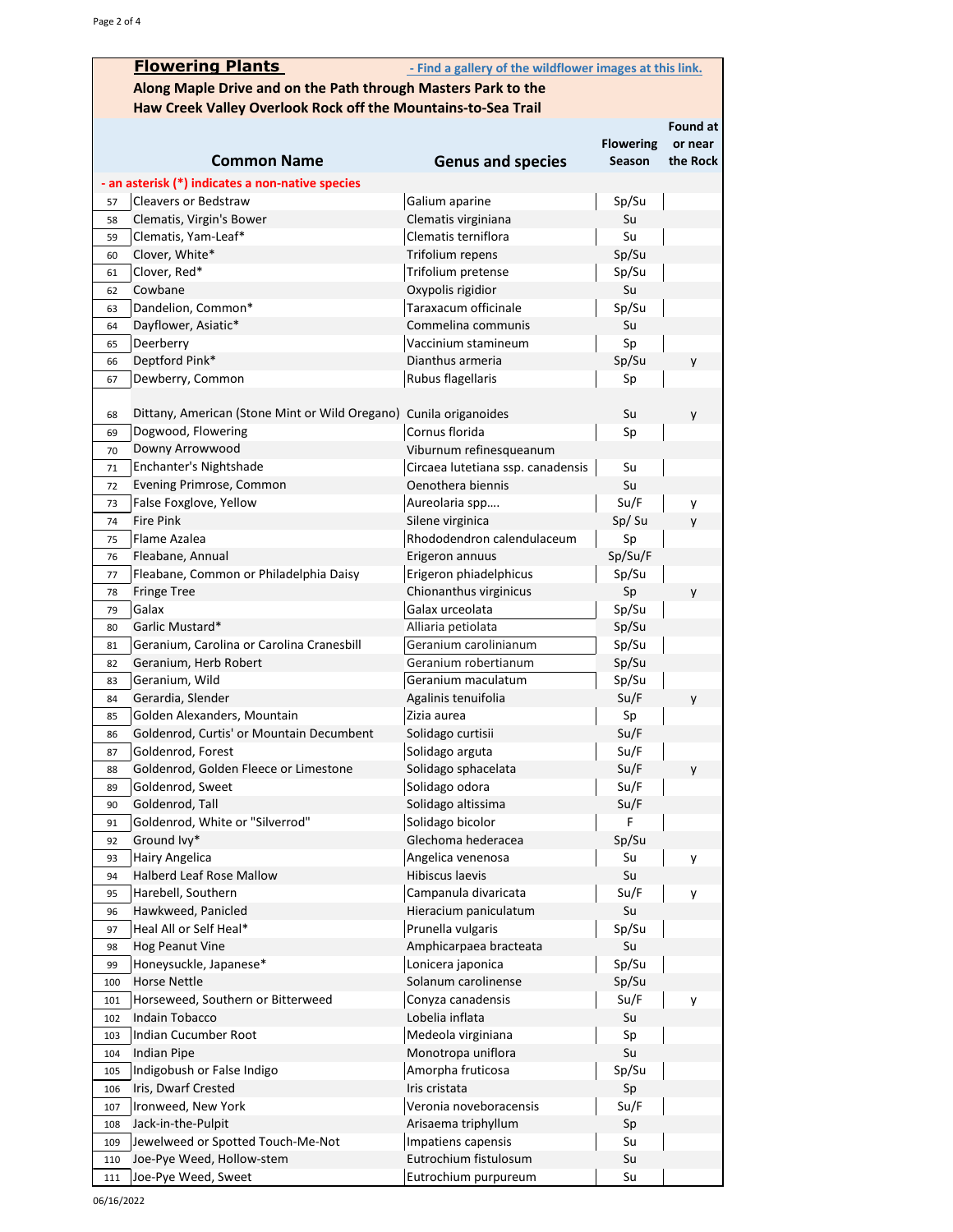|                                                               | <b>Flowering Plants</b>                                       | - Find a gallery of the wildflower images at this link. |                  |          |
|---------------------------------------------------------------|---------------------------------------------------------------|---------------------------------------------------------|------------------|----------|
| Along Maple Drive and on the Path through Masters Park to the |                                                               |                                                         |                  |          |
|                                                               | Haw Creek Valley Overlook Rock off the Mountains-to-Sea Trail |                                                         |                  |          |
|                                                               |                                                               |                                                         |                  | Found at |
|                                                               |                                                               |                                                         | <b>Flowering</b> | or near  |
|                                                               | <b>Common Name</b>                                            | <b>Genus and species</b>                                | Season           | the Rock |
|                                                               | - an asterisk (*) indicates a non-native species              |                                                         |                  |          |
| 112                                                           | Leafy Elephant's Foot                                         | Elephantopus carolinianus                               | Su               |          |
| 113                                                           | Lespedeza, Virginia or Slender Bush Clover                    | Lespedeza virginica                                     | Su               | y        |
| 114                                                           | Licorice Bedstraw or Forest Bedstraw                          | Galium circaezans                                       | Sp               |          |
| 115                                                           | Licorice Bedstraw, LanceLeaf                                  | Galium lanceolatum                                      | Sp               |          |
| Lopseed<br>116                                                |                                                               | Phryma leptostachya                                     | Su               |          |
| Lyre-Leaf Sage<br>117                                         |                                                               | Salvia lyrata                                           | Sp               |          |
| 118                                                           | Maple-Leaf Viburnum                                           | Viburnum acerifolium                                    | Sp               |          |
| 119                                                           | Marsh Dewflower*                                              | Murdannia keisak                                        | Su/F             |          |
| 120                                                           | Maryland Golden Aster                                         | Chrysopsis mariana                                      | Su               |          |
| 121                                                           | Meadow Parsnip, Smooth Yellow                                 | Thaspium trifoliatum                                    | Sp               |          |
| 122                                                           | Milkweed, Fourleaf                                            | Asclepias quadrifolia                                   | Sp/Su            |          |
| 123                                                           | Milkweed, White (Redring)                                     | Asclepias variegata                                     | Sp/Su            |          |
| 124                                                           | Monkey Grass (Spreading) or Creeping Lilyturf*                | Liriope spicata                                         | Su               |          |
| 125                                                           | Morning Glory, Small White                                    | Ipomoea lacunosa                                        | Su               |          |
| Mountain Laurel<br>126                                        |                                                               | Kalmia latifolia                                        | Sp/Su            |          |
| 127                                                           | Mullein, Common*                                              | Verbascum thapsus                                       | Su               |          |
| Multiflora Rose*<br>128                                       |                                                               | Rosa multiflora                                         | Sp/Su            |          |
| 129                                                           | New Jersey Tea or Wild Lilac                                  | Ceanothus americanus                                    | Sp/Su            |          |
| 130                                                           | Nodding Wild Onion                                            | Allium cernuum                                          | Su               | y        |
| 131                                                           | Orchid, Autumn Coralroot                                      | Corallorhiza odontorhiza                                | Su/F             |          |
| Orchid, Cranefly<br>132                                       |                                                               | Tipularia discolor                                      | Su               |          |
| 133                                                           | Orchid, Downy Rattlesnake                                     | Goodyera pubescens                                      | Su               |          |
| 134                                                           | Orchid, Pink Lady Slipper                                     | Cypripedium acaule                                      | Sp               | y        |
| 135                                                           | Orchid, Puttyroot                                             | Aplectrum hyemale                                       | Sp               |          |
| 136                                                           | Oxeye Daisy* or Common Field Daisy*                           | Chrysanthemum leucanthemum                              | Sp/Su            |          |
| 137                                                           | Pale Spiked Lobelia                                           | Lobelia spicata                                         | Sp/Su            |          |
| 138                                                           | Phacelia, Appalachian (Small-flowered)                        | Phacilea dubia var. dubia                               | Sp               | y        |
| 139                                                           | Pinesap, Appalachian Red or Hairy Pinesap                     | Hypopitys lanuginosa                                    | Su/F             |          |
| 140                                                           | Pinsap, Common Eastern (pale yellow)                          | Hypopitys species 3 (Weakley)                           | Su               |          |
| 141                                                           | Pineweed or Orangegrass                                       | Hypericum gentianoides                                  | Su               | у        |
| 142                                                           | Pipsissewa or Spotted Wintergreen                             | Chimiphila maculata                                     | Sp/Su            |          |
| 143                                                           | Plantain-leaved Pussytoes                                     | Antennaria plantaginifolia                              | Sp               |          |
| Poison Ivy<br>144<br>Pokeweed<br>145                          |                                                               | Toxicodendron radicans<br>Phytolacca americana          | Sp<br>Su         |          |
| 146                                                           | Purple Dead Nettle*                                           | Lamium purpureum                                        | Sp               |          |
| 147                                                           | Queen Anne's Lace or Wild Carrot*                             | Daucus carota                                           | Su               |          |
| 148                                                           | Rabbit Tobacco or Sweet Everlasting                           | Pseudognaphalium obtusifolium                           | Su/F             |          |
| 149                                                           | Ragweed, Common                                               | Ambrosia artemisifolia                                  | Su               | y<br>y   |
| 150                                                           | Ragweed, Great or Giant                                       | Ambrosia trifida                                        | Su               |          |
| 151                                                           | Ragwort, Appalachian                                          | Packera anonyma                                         | Sp/Su            | y        |
| Ragwort, Golden<br>152                                        |                                                               | Packera aurea                                           | Sp               |          |
| 153                                                           | Rattlesnake Root, Tall                                        | Nabalus altissimus                                      | Su/F             |          |
| 154                                                           | Rattlesnake Weed                                              | Hieracium venosum                                       | Sp               | y        |
| Redbud, Eastern<br>155                                        |                                                               | Cercis canadensis                                       | Sp               |          |
| 156                                                           | Rhododendron, Great White                                     | Rhododendron maximum                                    | Su               |          |
| Robin's Plantain<br>157                                       |                                                               | Erigeron pulchellus                                     | Sp               |          |
| 158                                                           | Rock Pink, Appalachian (Fame Flower)                          | Phemeranthus teretifolius                               | Su               | y        |
| 159                                                           | Rose-of-Sharon (Althea)*                                      | Hibiscus syriacus                                       | Sp/Su            |          |
| 160                                                           | Sanicle or Snakeroot                                          | Sanicula spp                                            | Sp               |          |
| Seedbox<br>161                                                |                                                               | Ludwigia alternifolia                                   | Su               |          |
| Serviceberry<br>162                                           |                                                               | Amelanchier sanguinea                                   | Sp               | y        |
| <b>Skullcap</b><br>163                                        |                                                               | Scutellaria elliptica                                   | Sp               |          |
| 164                                                           | Smartweed, Arrowleaf (Tearthumb)                              | Persecaria sagittata                                    | Su/F             |          |
| Smartweed, Pale<br>165                                        |                                                               | Persicaria lapathifolia                                 | Su/F             |          |
| 166                                                           | Smartweed, Pennsylvania (Pinkweed)                            | Persicaria pensylvanica                                 | Su/F             |          |
| Solomon's Plume<br>167                                        |                                                               | Smilacina racemosa                                      | Sp               |          |